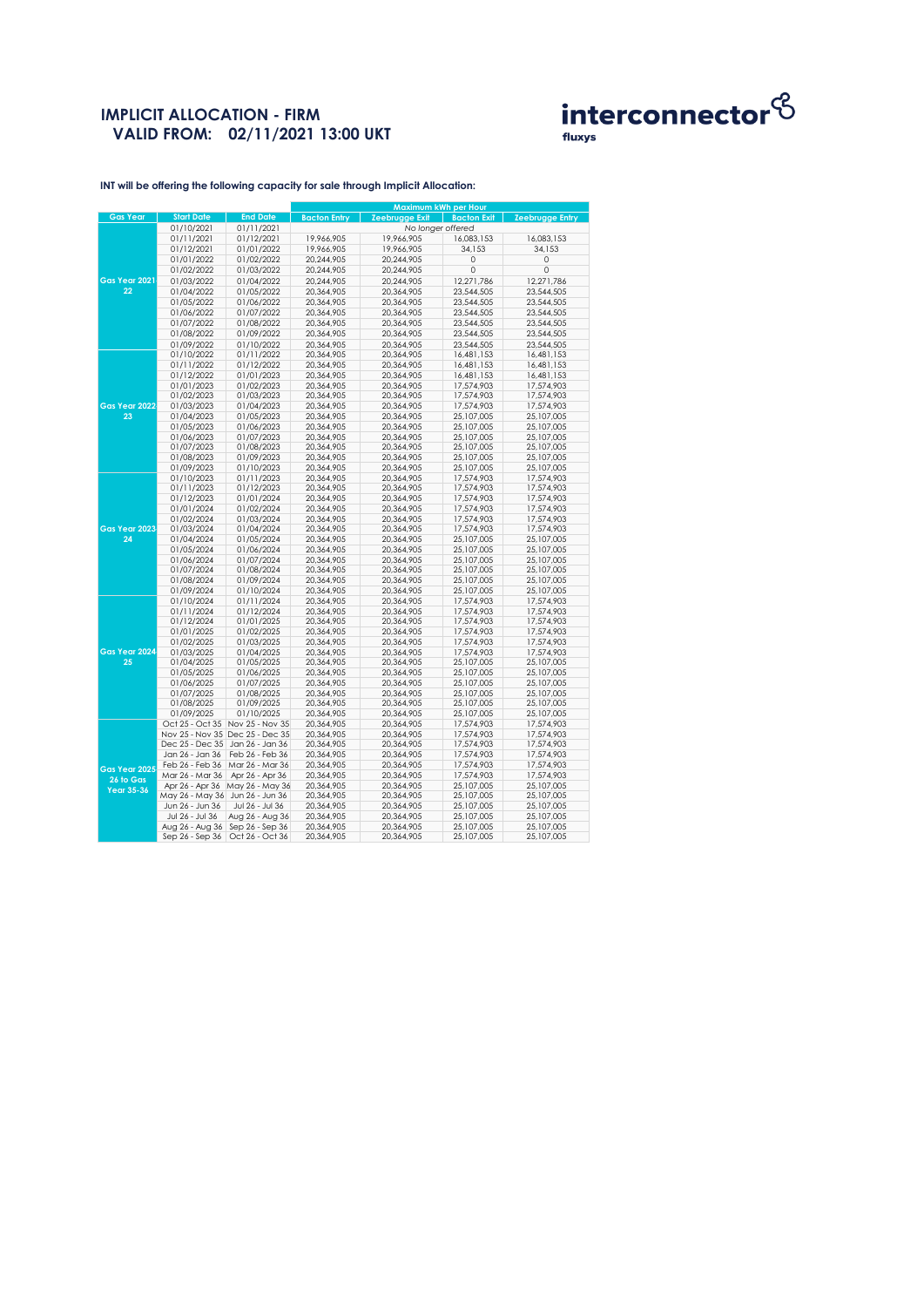#### **IMPLICIT ALLOCATION - FIRM 02/11/2021 13:00 UKT VALID FROM:**



**INT Capacity Sold through Implicit Allocation is below:** 

|                 |                 | Capacity Sold via IAM kWh/h |                       |                    |                        |  |  |  |
|-----------------|-----------------|-----------------------------|-----------------------|--------------------|------------------------|--|--|--|
| <b>Gas Year</b> | <b>Date</b>     | <b>Bacton Entry</b>         | <b>Zeebrugge Exit</b> | <b>Bacton Exit</b> | <b>Zeebrugge Entry</b> |  |  |  |
|                 | Oct-21          | 3,700,000                   | 3,700,000             | 398,000            | 398,000                |  |  |  |
|                 | <b>Nov-21</b>   | 398,000                     | 398,000               | 398,000            | 398,000                |  |  |  |
|                 | <b>Dec-21</b>   | 398,000                     | 398,000               | 16,447,000         | 16,447,000             |  |  |  |
|                 | Jan-22          | 120,000                     | 120,000               | 16,480,367         | 16,480,367             |  |  |  |
|                 | Feb-22          | 120,000                     | 120,000               | 16,480,367         | 16,480,367             |  |  |  |
| <b>Gas Year</b> |                 |                             |                       |                    |                        |  |  |  |
| 2021-22         | <b>Mar-22</b>   | 120,000                     | 120,000               | 4,209,367          | 4,209,367              |  |  |  |
|                 | Apr-22          | 0                           | 0                     | 0                  | 0                      |  |  |  |
|                 | May-22          | 0                           | 0                     | 0                  | 0                      |  |  |  |
|                 | <b>Jun-22</b>   | 0                           | $\mathbf 0$           | $\circ$            | $\mathbf 0$            |  |  |  |
|                 | <b>Jul-22</b>   | 0                           | $\mathbf 0$           | 0                  | 0                      |  |  |  |
|                 | Aug-22          | 0                           | $\mathbf 0$           | 0                  | $\mathbf 0$            |  |  |  |
|                 | $Sep-22$        | $\Omega$                    | $\Omega$              | $\Omega$           | $\Omega$               |  |  |  |
|                 | Oct-22          | 0                           | 0                     | 0                  | 0                      |  |  |  |
|                 | <b>Nov-22</b>   | 0                           | $\mathbf 0$           | $\circ$            | $\mathbf 0$            |  |  |  |
|                 | Dec-22          | 0                           | 0                     | 0                  | 0                      |  |  |  |
|                 | $Jan-23$        | $\Omega$                    | $\mathbf 0$           | 0                  | $\mathbf 0$            |  |  |  |
|                 | <b>Feb-23</b>   | 0                           | 0                     | 0                  | 0                      |  |  |  |
| <b>Gas Year</b> | <b>Mar-23</b>   | 0                           | $\mathbf 0$           | 0                  | 0                      |  |  |  |
| 2022-23         | Apr-23          | 0                           | 0                     | 0                  | $\circ$                |  |  |  |
|                 | May-23          | 0                           | $\mathbf 0$           | $\circ$            | $\mathbf 0$            |  |  |  |
|                 | Jun-23          | 0                           | 0                     | 0                  | 0                      |  |  |  |
|                 | <b>Jul-23</b>   | 0                           | $\mathbf 0$           | $\circ$            | $\mathbf 0$            |  |  |  |
|                 |                 |                             |                       |                    |                        |  |  |  |
|                 | Aug-23          | 0                           | 0                     | 0                  | 0                      |  |  |  |
|                 | $Sep-23$        | 0                           | $\mathbf 0$           | $\circ$            | $\mathbf 0$            |  |  |  |
|                 | Oct-23          | 0                           | 0                     | 0                  | 0                      |  |  |  |
|                 | <b>Nov-23</b>   | 0                           | $\mathbf 0$           | 0                  | 0                      |  |  |  |
|                 | Dec-23          | 0                           | 0                     | 0                  | $\mathbf 0$            |  |  |  |
|                 | Jan-24          | 0                           | $\mathbf 0$           | $\circ$            | $\mathbf 0$            |  |  |  |
|                 | Feb-24          | $\circ$                     | 0                     | 0                  | 0                      |  |  |  |
| <b>Gas Year</b> | Mar-24          | $\Omega$                    | $\Omega$              | $\circ$            | $\Omega$               |  |  |  |
| 2023-24         | Apr-24          | 0                           | 0                     | 0                  | 0                      |  |  |  |
|                 | <b>May-24</b>   | 0                           | $\mathbf 0$           | 0                  | $\mathbf 0$            |  |  |  |
|                 | <b>Jun-24</b>   | 0                           | 0                     | 0                  | 0                      |  |  |  |
|                 | <b>Jul-24</b>   | $\circ$                     | $\mathbf 0$           | $\circ$            | $\mathbf 0$            |  |  |  |
|                 | Aug-24          | 0                           | 0                     | 0                  | $\mathbf 0$            |  |  |  |
|                 | $Sep-24$        | 0                           | 0                     | 0                  | 0                      |  |  |  |
|                 | Oct-24          | 0                           | 0                     | 0                  | 0                      |  |  |  |
|                 | <b>Nov-24</b>   | 0                           | $\mathbf 0$           | 0                  | 0                      |  |  |  |
|                 | Dec-24          | 0                           | 0                     | 0                  | $\mathbf 0$            |  |  |  |
|                 | Jan-25          | 0                           | 0                     | 0                  | $\mathbf 0$            |  |  |  |
|                 | <b>Feb-25</b>   | 0                           | 0                     | 0                  | 0                      |  |  |  |
| <b>Gas Year</b> | <b>Mar-25</b>   | 0                           | 0                     | 0                  | 0                      |  |  |  |
| 2024-25         | Apr-25          | 0                           | 0                     | 0                  | 0                      |  |  |  |
|                 | <b>May-25</b>   | 0                           | $\mathbf 0$           | 0                  | $\mathbf 0$            |  |  |  |
|                 | <b>Jun-25</b>   | $\circ$                     | $\mathbf 0$           | $\circ$            | $\mathbf 0$            |  |  |  |
|                 | <b>Jul-25</b>   | 0                           | 0                     | 0                  | 0                      |  |  |  |
|                 | Aug-25          | 0                           | $\mathbf 0$           | 0                  | $\mathbf 0$            |  |  |  |
|                 | $Sep-25$        | 0                           | $\mathbf 0$           | 0                  | 0                      |  |  |  |
|                 | Oct 25 - Oct 35 | 0                           | $\mathbf 0$           | $\circ$            | 0                      |  |  |  |
|                 | Nov 25 - Nov 35 | $\circ$                     | $\mathbf 0$           | $\circ$            | $\mathbf 0$            |  |  |  |
|                 | Dec 25 - Dec 35 | 0                           | $\mathbf 0$           | $\circ$            | $\mathbf 0$            |  |  |  |
|                 |                 |                             |                       |                    |                        |  |  |  |
|                 | Jan 26 - Jan 36 | 0                           | $\mathbf 0$           | $\circ$            | $\mathbf 0$            |  |  |  |
| <b>Gas Year</b> | Feb 26 - Feb 36 | $\Omega$                    | $\Omega$              | $\Omega$           | $\Omega$               |  |  |  |
| 2025-26 to      | Mar 26 - Mar 36 | 0                           | 0                     | 0                  | 0                      |  |  |  |
| <b>Gas Year</b> | Apr 26 - Apr 36 | $\circ$                     | $\mathbf 0$           | 0                  | $\mathbf 0$            |  |  |  |
| $35 - 36$       | May 26 - May 36 | 0                           | 0                     | 0                  | 0                      |  |  |  |
|                 | Jun 26 - Jun 36 | $\Omega$                    | $\mathbf 0$           | 0                  | $\mathbf 0$            |  |  |  |
|                 | Jul 26 - Jul 36 | 0                           | 0                     | 0                  | 0                      |  |  |  |
|                 | Aug 26 - Aug 36 | 0                           | $\mathbf 0$           | $\circ$            | $\mathbf 0$            |  |  |  |
|                 | Sep 26 - Sep 36 | $\circ$                     | 0                     | 0                  | $\circ$                |  |  |  |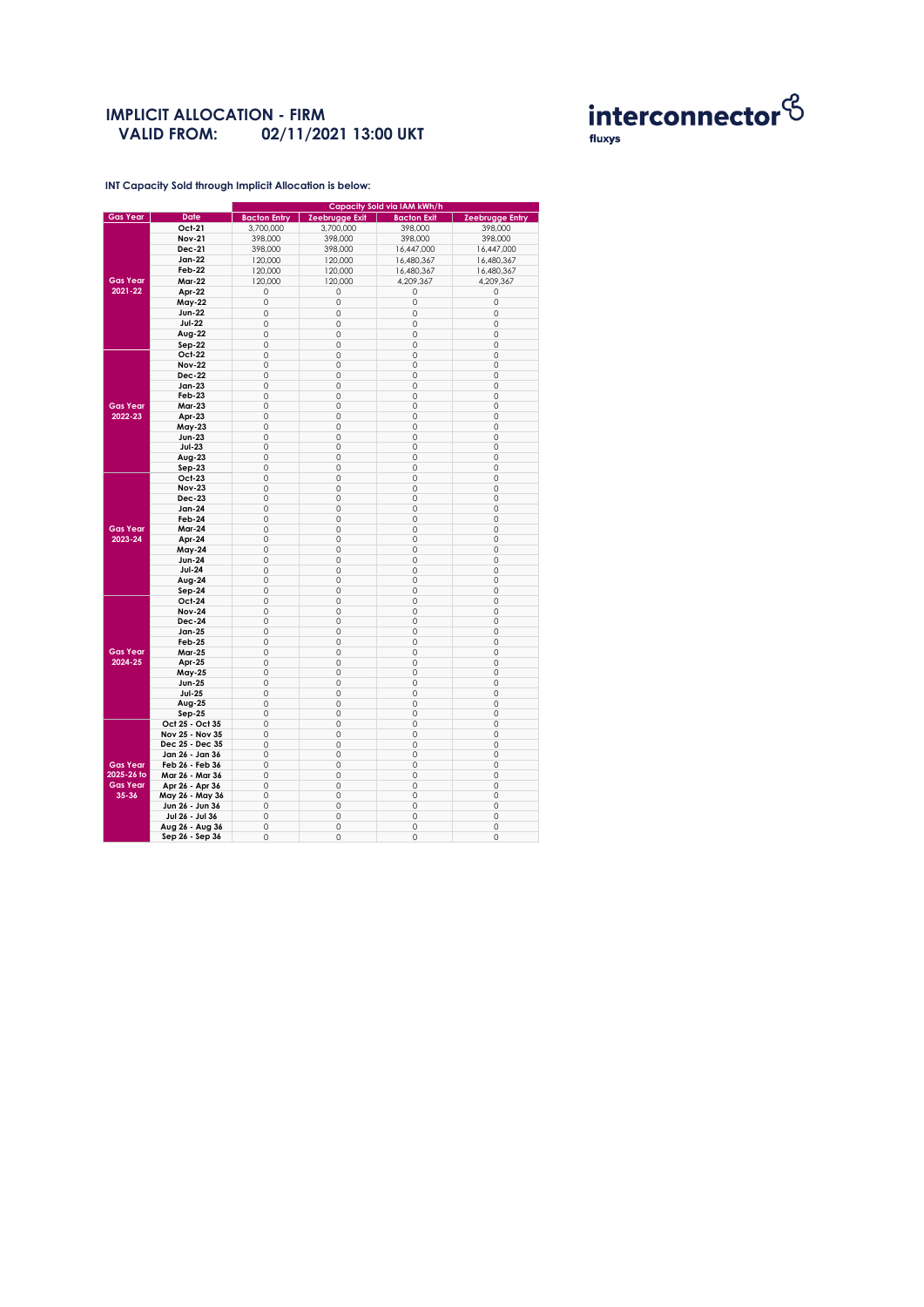## **IMPLICIT ALLOCATION - FIRM WITHIN MONTH VALID FROM: 02/11/2021 13:00 UKT**



**IUK Capacity Sold through Implicit Allocation is below:** 

|                     |                          | Capacity Sold via IAM kWh/h' |                       |                    |                        |  |
|---------------------|--------------------------|------------------------------|-----------------------|--------------------|------------------------|--|
| <b>Product Type</b> | <b>Capacity Duration</b> | <b>Bacton Entry</b>          | <b>Zeebrugge Exit</b> | <b>Bacton Exit</b> | <b>Zeebrugge Entry</b> |  |
| Weekend             | 02/10 - 03/10/2021       | 7.180.362                    | 7.180.362             |                    |                        |  |
| Weekend             | 02/10 - 03/10/2021       | 580.000                      | 580.000               |                    |                        |  |
| Weekend             | 02/10 - 03/10/2021       | 6.766.757                    | 6.766.757             |                    |                        |  |
| Weekend             | 09/10 - 10/10/2021       | 5,000,000                    | 5,000,000             |                    |                        |  |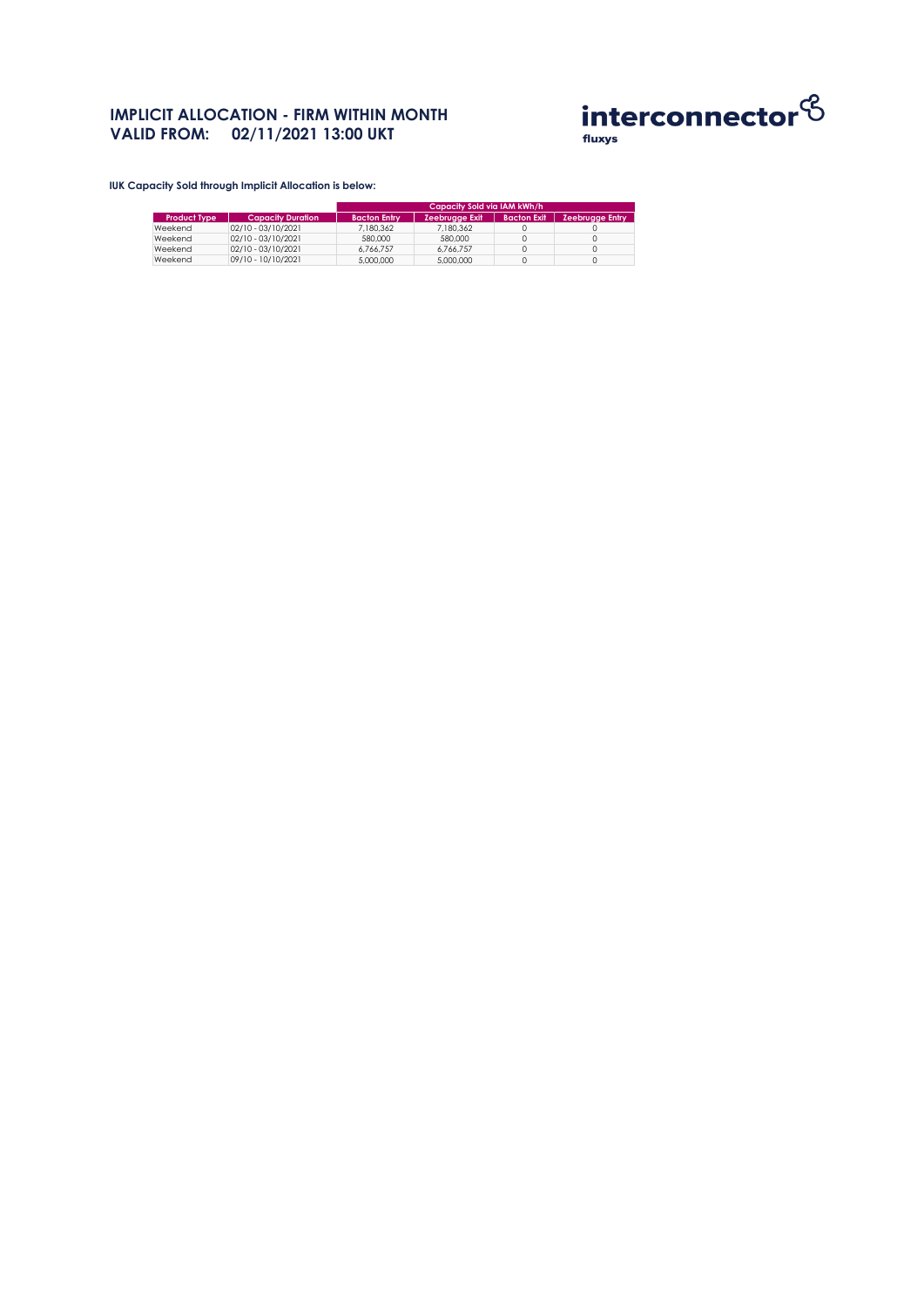## **IMPLICIT ALLOCATION - CONDITIONAL FIRM VALID FROM: 02/11/2021 13:00 UKT**



INT will offer Conditional Firm capacity only where an Implicit Allocation Partner has marketed all the Firm capacity allocated towards them on a given day. The maximum available volumes are as below:

|                                                     |                                   |                                 | Maximum kWh per Hour |                               |                    |                        |
|-----------------------------------------------------|-----------------------------------|---------------------------------|----------------------|-------------------------------|--------------------|------------------------|
| <b>Gas Year</b>                                     | <b>Start Date</b>                 | <b>End Date</b>                 |                      | Bacton Entry   Zeebrugge Exit | <b>Bacton Exit</b> | <b>Zeebrugge Entry</b> |
|                                                     | 01/10/2021                        | 01/11/2021                      | 0                    | 0                             | 0                  | 0                      |
|                                                     | 01/11/2021                        | 01/12/2021                      | $\mathbf 0$          | $\circ$                       | 0                  | 0                      |
|                                                     | 01/12/2021                        | 01/01/2022                      | $\circ$              | 0                             | 6,532,351          | 6,532,351              |
|                                                     |                                   |                                 | $\circ$              | 0                             |                    |                        |
| Gas Year 2021<br>22                                 | 01/01/2022                        | 01/02/2022                      |                      |                               | 6,199,351          | 6,199,351              |
|                                                     | 01/02/2022                        | 01/03/2022                      | $\mathbf 0$          | $\circ$                       | 6,311,351          | 6,311,351              |
|                                                     | 01/03/2022                        | 01/04/2022                      | $\circ$              | $\circ$                       | 0                  | 0                      |
|                                                     | 01/04/2022                        | 01/05/2022                      | 0                    | 0                             | 0                  | 0                      |
|                                                     | 01/05/2022                        | 01/06/2022                      | $\circ$              | 0                             | $\mathbf 0$        | $\circ$                |
|                                                     | 01/06/2022                        | 01/07/2022                      | $\mathbf 0$          | $\circ$                       | $\mathbf 0$        | $\circ$                |
|                                                     | 01/07/2022                        | 01/08/2022                      | $\circ$              | $\circ$                       | $\mathbf 0$        | $\mathbf 0$            |
|                                                     | 01/08/2022                        | 01/09/2022                      | 0                    | 0                             | 0                  | 0                      |
|                                                     | 01/09/2022                        | 01/10/2022                      | 0                    | $\circ$                       | $\mathbf 0$        | 0                      |
|                                                     | 01/10/2022                        | 01/11/2022                      | $\mathbf 0$          | 0                             | 0                  | $\circ$                |
|                                                     | 01/11/2022                        | 01/12/2022                      | $\circ$              | 0                             | $\mathbf 0$        | $\circ$                |
|                                                     | 01/12/2022                        | 01/01/2023                      | $\circ$              | 0                             | $\mathbf 0$        | $\circ$                |
|                                                     |                                   |                                 |                      | $\circ$                       |                    |                        |
|                                                     | 01/01/2023                        | 01/02/2023                      | $\circ$              |                               | $\mathbf 0$        | 0                      |
|                                                     | 01/02/2023                        | 01/03/2023                      | 0                    | 0                             | 0                  | 0                      |
| Gas Year 2022                                       | 01/03/2023                        | 01/04/2023                      | $\circ$              | 0                             | 0                  | $\circ$                |
| 23                                                  | 01/04/2023                        | 01/05/2023                      | $\mathbf 0$          | $\circ$                       | $\mathbf 0$        | $\mathbf 0$            |
|                                                     | 01/05/2023                        | 01/06/2023                      | $\circ$              | 0                             | $\mathbf 0$        | $\circ$                |
|                                                     | 01/06/2023                        | 01/07/2023                      | $\circ$              | 0                             | $\mathbf 0$        | 0                      |
|                                                     | 01/07/2023                        | 01/08/2023                      | 0                    | 0                             | $\mathbf 0$        | 0                      |
|                                                     | 01/08/2023                        | 01/09/2023                      | $\circ$              | 0                             | 0                  | $\circ$                |
|                                                     | 01/09/2023                        | 01/10/2023                      | $\circ$              | 0                             | 0                  | $\circ$                |
|                                                     | 01/10/2023                        | 01/11/2023                      | $\circ$              | 0                             | 0                  | $\circ$                |
|                                                     | 01/11/2023                        | 01/12/2023                      | $\circ$              | 0                             | 0                  | 0                      |
|                                                     | 01/12/2023                        | 01/01/2024                      | 0                    | 0                             | 0                  | 0                      |
|                                                     | 01/01/2024                        | 01/02/2024                      | $\mathbf 0$          | 0                             | $\mathbf 0$        | $\circ$                |
|                                                     | 01/02/2024                        | 01/03/2024                      | $\circ$              | 0                             | 0                  | $\circ$                |
| Gas Year 2023                                       | 01/03/2024                        | 01/04/2024                      | $\circ$              | 0                             | 0                  | $\circ$                |
| 24                                                  | 01/04/2024                        | 01/05/2024                      | $\Omega$             | $\Omega$                      | $\Omega$           | $\Omega$               |
|                                                     | 01/05/2024                        | 01/06/2024                      | $\Omega$             | 0                             | 0                  | $\Omega$               |
|                                                     | 01/06/2024                        | 01/07/2024                      | $\circ$              | 0                             | 0                  | 0                      |
|                                                     | 01/07/2024                        | 01/08/2024                      | $\circ$              | 0                             | 0                  | $\circ$                |
|                                                     | 01/08/2024                        | 01/09/2024                      | $\circ$              | 0                             | 0                  | $\circ$                |
|                                                     | 01/09/2024                        | 01/10/2024                      | $\Omega$             | 0                             | 0                  | 0                      |
|                                                     | 01/10/2024                        | 01/11/2024                      | $\mathbf 0$          | $\circ$                       | $\mathbf 0$        | $\mathbf 0$            |
|                                                     | 01/11/2024                        | 01/12/2024                      | $\circ$              | 0                             | 0                  | 0                      |
|                                                     | 01/12/2024                        | 01/01/2025                      | $\circ$              | 0                             | 0                  | 0                      |
|                                                     | 01/01/2025                        | 01/02/2025                      | $\mathbf 0$          | 0                             | $\circ$            | $\mathbf 0$            |
|                                                     | 01/02/2025                        | 01/03/2025                      | $\Omega$             | 0                             | 0                  | $\Omega$               |
| Gas Year 2024                                       |                                   |                                 | $\circ$              |                               |                    | $\circ$                |
| 25                                                  | 01/03/2025                        | 01/04/2025                      | $\circ$              | 0<br>0                        | 0<br>0             | $\circ$                |
|                                                     | 01/04/2025                        | 01/05/2025                      |                      |                               |                    |                        |
|                                                     | 01/05/2025                        | 01/06/2025                      | $\Omega$             | $\circ$                       | $\mathbf 0$        | $\Omega$               |
|                                                     | 01/06/2025                        | 01/07/2025                      | 0                    | 0                             | 0                  | 0                      |
|                                                     | 01/07/2025                        | 01/08/2025                      | $\circ$              | $\circ$                       | $\mathbf 0$        | $\mathbf 0$            |
|                                                     | 01/08/2025                        | 01/09/2025                      | $\mathbf 0$          | $\circ$                       | $\mathbf 0$        | $\mathbf 0$            |
|                                                     | 01/09/2025                        | 01/10/2025                      | $\circ$              | 0                             | 0                  | $\circ$                |
| Gas Year 2025<br>$26$ to $Gas$<br><b>Year 34-35</b> |                                   | Oct 25 - Oct 34 Nov 25 - Nov 34 | $\circ$              | 0                             | 0                  | 0                      |
|                                                     | Nov 25 - Nov 34 Dec 25 - Dec 34   |                                 | $\circ$              | 0                             | 0                  | $\circ$                |
|                                                     | Dec 25 - Dec 34                   | Jan 26 - Jan 35                 | $\circ$              | 0                             | 0                  | $\circ$                |
|                                                     | Jan 26 - Jan 35                   | Feb 26 - Feb 35                 | $\mathbf 0$          | 0                             | $\circ$            | $\circ$                |
|                                                     | Feb 26 - Feb 35                   | Mar 26 - Mar 35                 | $\Omega$             | $\Omega$                      | $\Omega$           | $\Omega$               |
|                                                     | Mar 26 - Mar 35                   | Apr 26 - Apr 35                 | $\circ$              | 0                             | 0                  | $\circ$                |
|                                                     | Apr 26 - Apr 35                   | May 26 - May 35                 | $\circ$              | 0                             | 0                  | $\circ$                |
|                                                     | May 26 - May 35 Jun 26 - Jun 35   |                                 | $\circ$              | $\circ$                       | 0                  | $\circ$                |
|                                                     | Jun 26 - Jun 35                   | Jul 26 - Jul 35                 | $\mathbb O$          | 0                             | 0                  | $\mathbb O$            |
|                                                     | Jul 26 - Jul 35                   | Aug 26 - Aug 35                 | $\circ$              | 0                             | 0                  | 0                      |
|                                                     | Aug 26 - Aug 35   Sep 26 - Sep 35 |                                 | $\Omega$             | $\circ$                       | $\mathbf 0$        | $\Omega$               |
|                                                     | Sep 26 - Sep 35                   | Oct 26 - Oct 35                 | 0                    | 0                             | 0                  | 0                      |